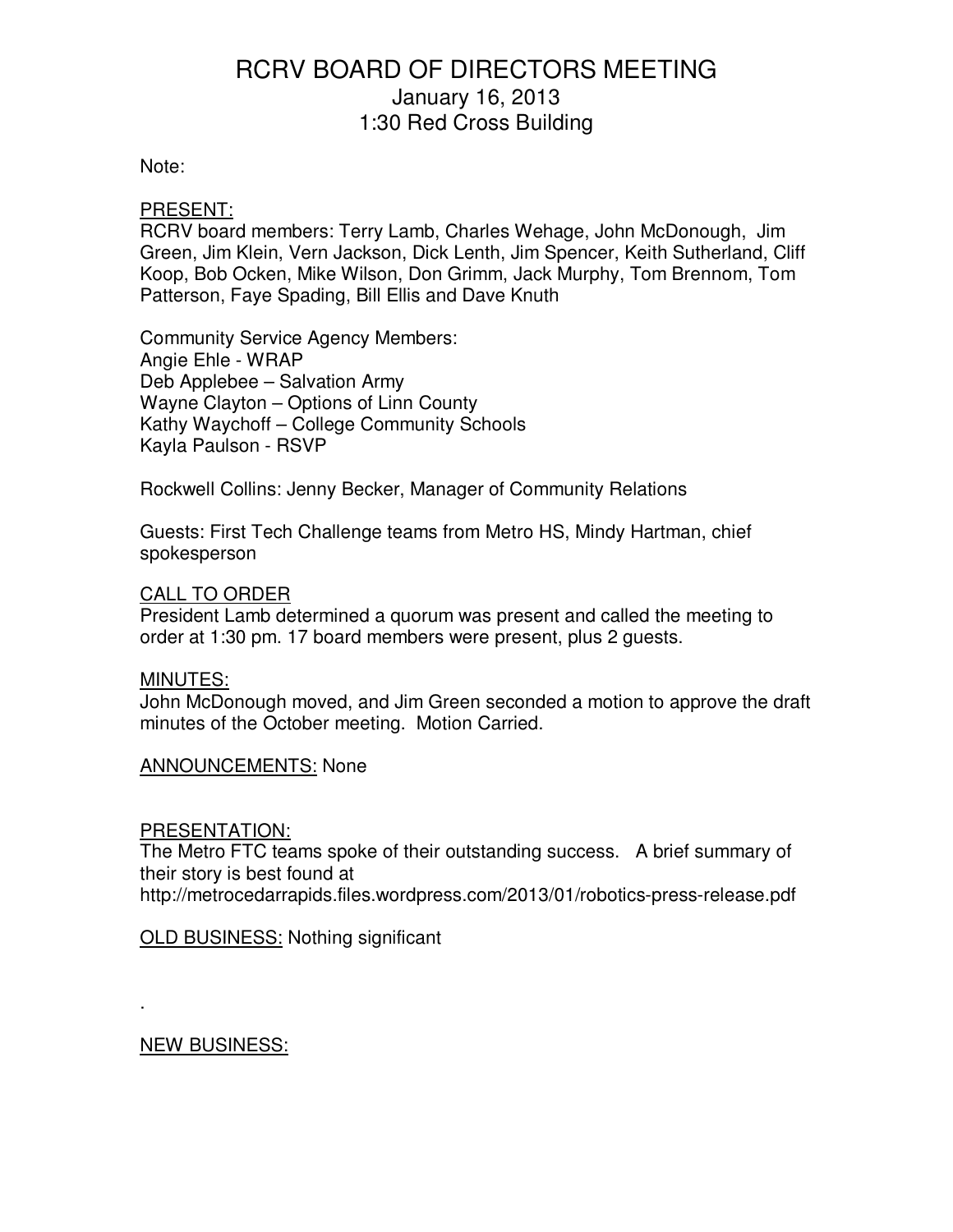Kayla Paulson of RSVP was nominated by John McDonough, to the Board and to the Membership Committee as Chairperson. Approved by voice vote of the Board.

The team to select grantees will be appointed soon. The selections should be made by Memorial Day in order to fit the R-C financial planning cycle.

ROCKWELL COLLINS REPORT: Jenny Becker: M. Richert has a new daughter, Brooke, and Melanie will be back around March 1; R-C is working on B-787 issues; R-C is sponsoring performances of an opera, "Franken Boy" which features an anti-bullying theme.

# PARTNER AGENCY REPORTS:

Options of Linn County- Wayne Clayton (via email): We currently have a volunteer working to repair a bowling ball pusher.

We continue to host tours for Kirkwood students and show them assistive tech from RCRV.

Thanks for all you do

# RSVP Agency Report – Kayla Paulson:

Kayla Paulson has been named the new RSVP Coordinator for Linn County. She comes to United Way and RSVP most recently from the senior health-care industry. Kayla has professional experience both working with seniors and marketing/fundraising for non-profits.

RSVP is still collecting hours from stations and volunteers for 2012. RSVP should have a final 2012 count by the end of February.

Starting in February RSVP Members will be able to use the online hours reporting tool that syncs directly with our volunteer management software. This will elevate some of the data entry time. We have set it to only sync after being approved so that we can monitor data integrity especially in the beginning. We will be utilizing some beta testers in the beginning and then provide training and training materials before making it the only online reporting tool.

# UPCOMING EVENT

Want to know how you can make a difference during a disaster? Join us for a Community Connections Open House featuring the in's and out's of being a Linn Area Emergency Volunteer. Learn what being a Linn Area Emergency Volunteer means and some of the possible volunteer roles you could fill. Sue Driscoll, Manager - Volunteer Engagement at United Way, will give a brief overview of some volunteer roles that are needed in the event of another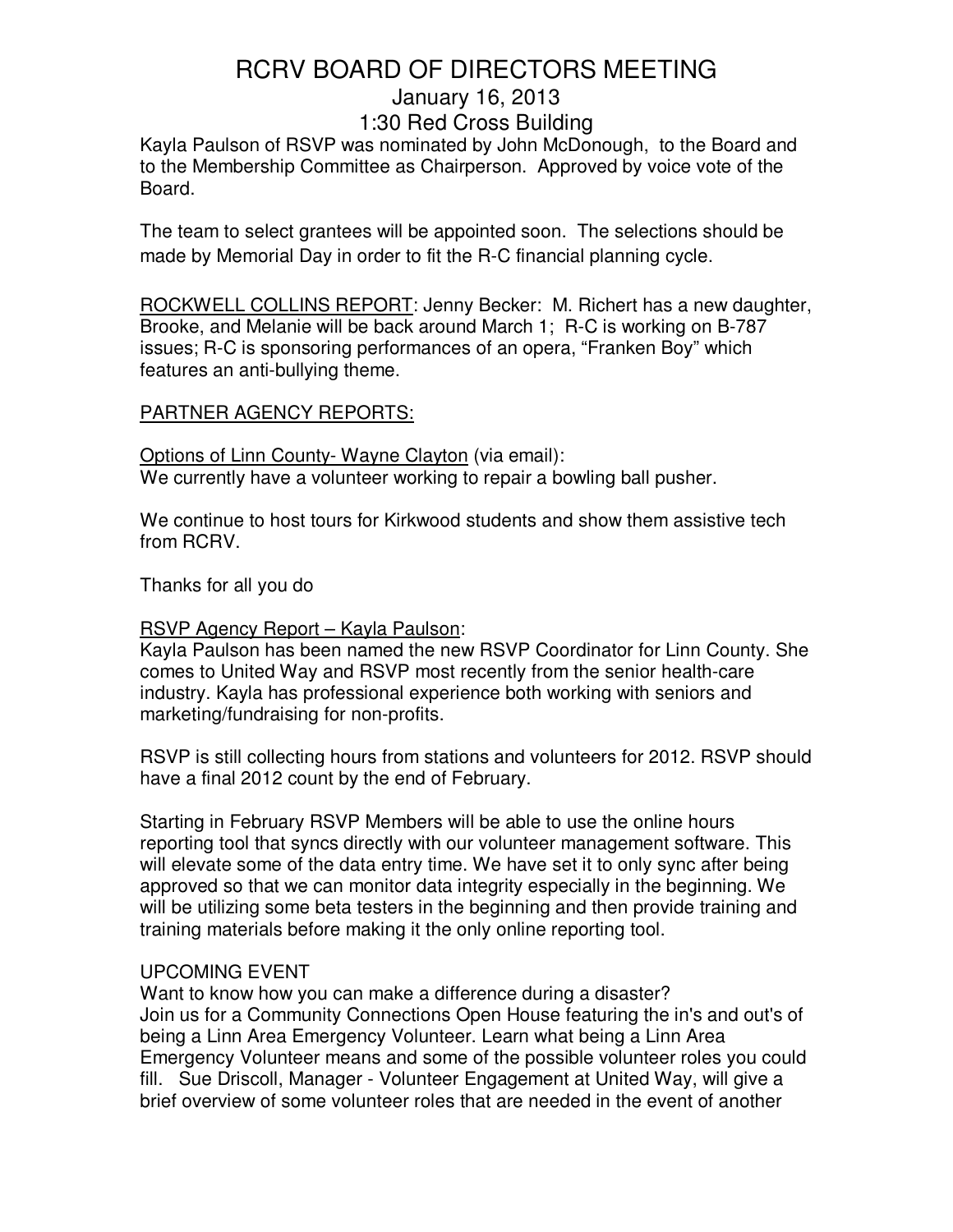disaster. Some roles are very similar to positions that many of our RSVP volunteers already do in the community.

Enjoy refreshments during the Open House and have the opportunity to meet Kayla Paulson, the new RSVP Coordinator of Linn County.

When: Friday, February  $22^{nd}$  9:30 a.m. to 11:30 a.m. Presentation at 10:00 a.m. Where: United Way Offices in the Human Services Campus Bldg., 317  $7<sup>th</sup>$  Ave SE, Ste 401

# WRAP – Angie Ehle:

38 jobs were completed in 2012, at least one in each month of that year. The queue stands at 3 at the moment, with several expected very soon.

# Salvation Army – Deb Applebee:

The fundraising goal for the red kettles fell a little short, but they have until the end of January to add to the total. They expect to reach the budget. The Salvation Army needs volunteers to help with their youth basketball program.

# COLLEGE COMMUNITY SCHOOL DISTRICT: - Kathy Waychoff

All Prairie High School 9<sup>th</sup> – 12<sup>th</sup> grade students were given a Macbook Air laptop for their use while at Prairie High school. It helps to level the playing field as well as change the way our students interact, communicate and learn. They are learning 21<sup>st</sup> century skills that they can take onto college or into the workplace.

Chess Club is growing at Prairie. If you have an interest in helping our young people who to play chess or improve their skills, please contact me.

In April, 370 Prairie High School Juniors will complete a project called "Junior Interviews". They will be sent out into the community to have a one-on-one mock interview with a business professional. This assignment is a requirement for graduation. Many of our students will be at Rockwell Collins for their interviews.

Prairie High School's Key Club, sponsored by the Cedar Rapids Kiwanis Club, has been busy volunteering at several community events. They have accumulated 797 hours of volunteer work so far.

College Community Schools is looking for some great people to drive busses to transport our students to and from school. Great way to meet some nice kid and earn a little spending money. If you are interested, please contact Scott Grabe, Director of Transportation, at 848-5204 or by email at scottgrabe@prairiepride.org.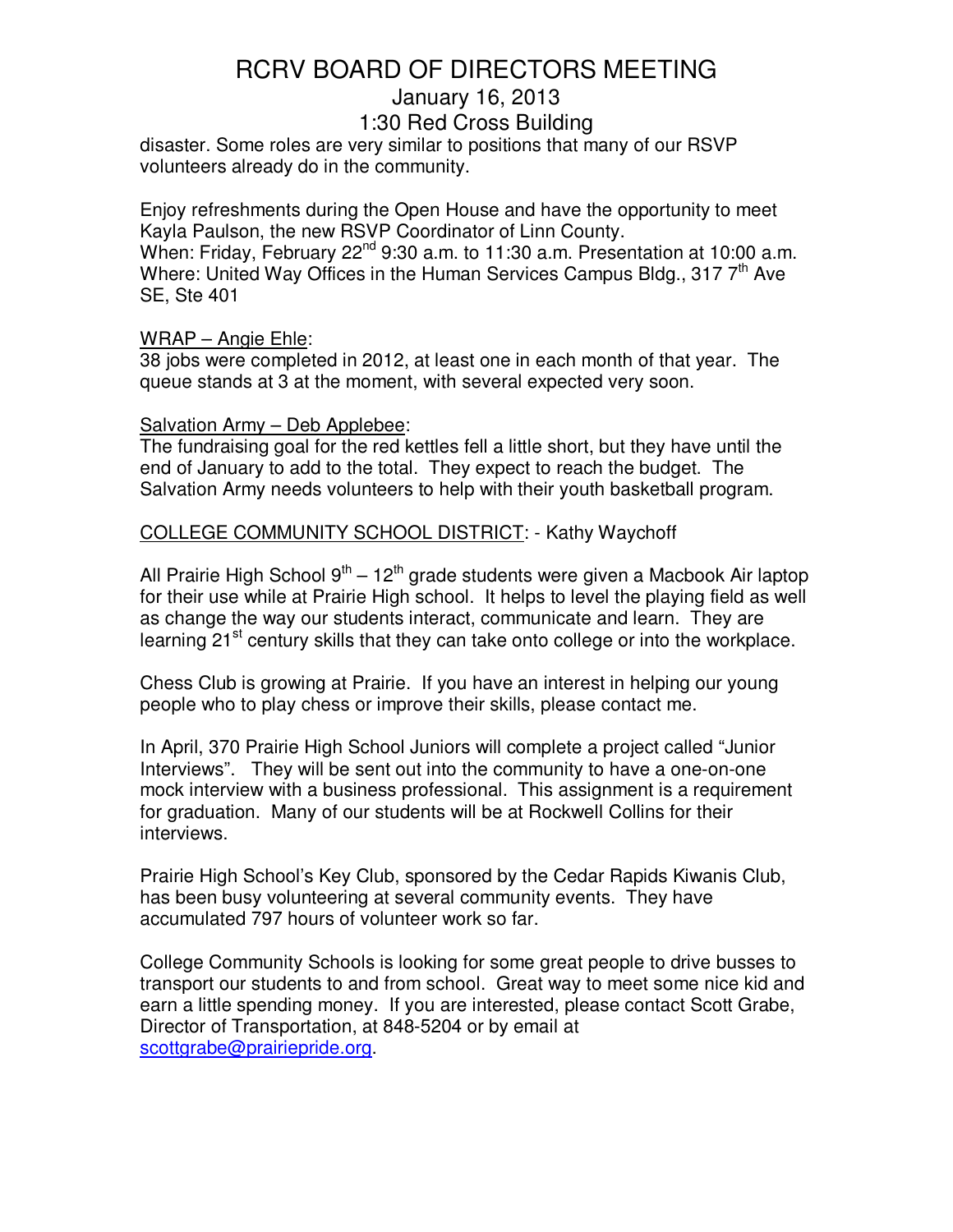### RCRV COMMITTEE CHAIR REPORTS:

# Community Projects: - John McDonough

Teresa Robinson and Jessica Link submitted resignations from the Board at the Annual Meeting. Both are moving on to new endeavors.

We had a request to design and build some bowling ramps for the Special Olympics. As they had to be built using tubing, we decided not to pursue. We could have provided ramps out of plywood, but this was not acceptable to the Special Olympics folks.

During the period, we, the SHIIP counselors from St Lukes, Mercy Med Center, the Witwer Center and Heritage Area Agency on Aging have seen many clients saving some of them considerable moneys with their 2013 drug programs.

We continue to provide support to the local SCORE program.

Governor Branstad will induct Mike Wilson into the Iowa Volunteer Hall of Fame on Feb 19, 2013 for his volunteer efforts in our community. Congratulations Mike on a job well done.

 We continue with teaching classes at Jane Boyd with their after school program, the design and build of wheelchair ramps for the WRAP program, continued support of the EIOLC program, providing leadership at the LCTA, the Bring Up Grades program via the Kiwanis for the local Boys and Girls clubs, support of the company museum via docents, Fifi radio support, and volunteer efforts at the Treasures gift shop.

If you can dream it, we can do it.

Data Base: - Jim Klein and Bill Ellis

Database was updated for: Returned newsletter from the previous mailing Obituaries from Wilma Shadle Miscellaneous updates from phone and email messages

MEMBERSHIP: - Kayla Paulson December 2012 Stats 221 current volunteers 0 new this month 0 inactivated volunteer restarted 0 inactive volunteers terminated/removed